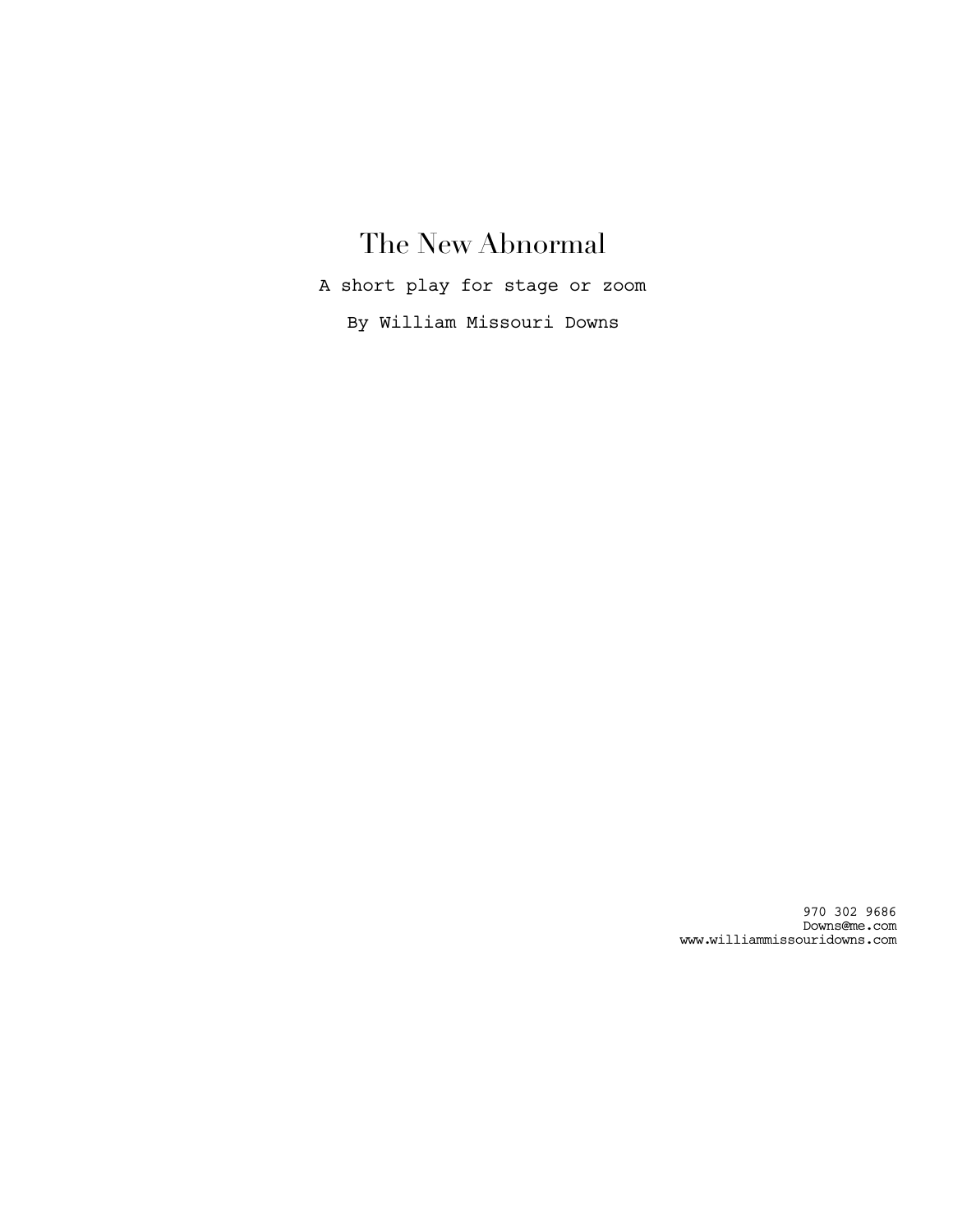# CAST OF CHARACTERS

# **MARTHA**

(Female, any age and race) Hyper-connected, multitasking

# **GEORGE**

(Male, any age and race) Hyper-connected, multitasking

# **PLAYWRIGHT**

(Any age, gender and race) A vehement writer who still uses a typewriter

# **ZOOM PLAY STAGING**

If staged as a Zoom play we have three screens

# **STAGE PLAY STAGING**

If as a stage play the actors in three pools of light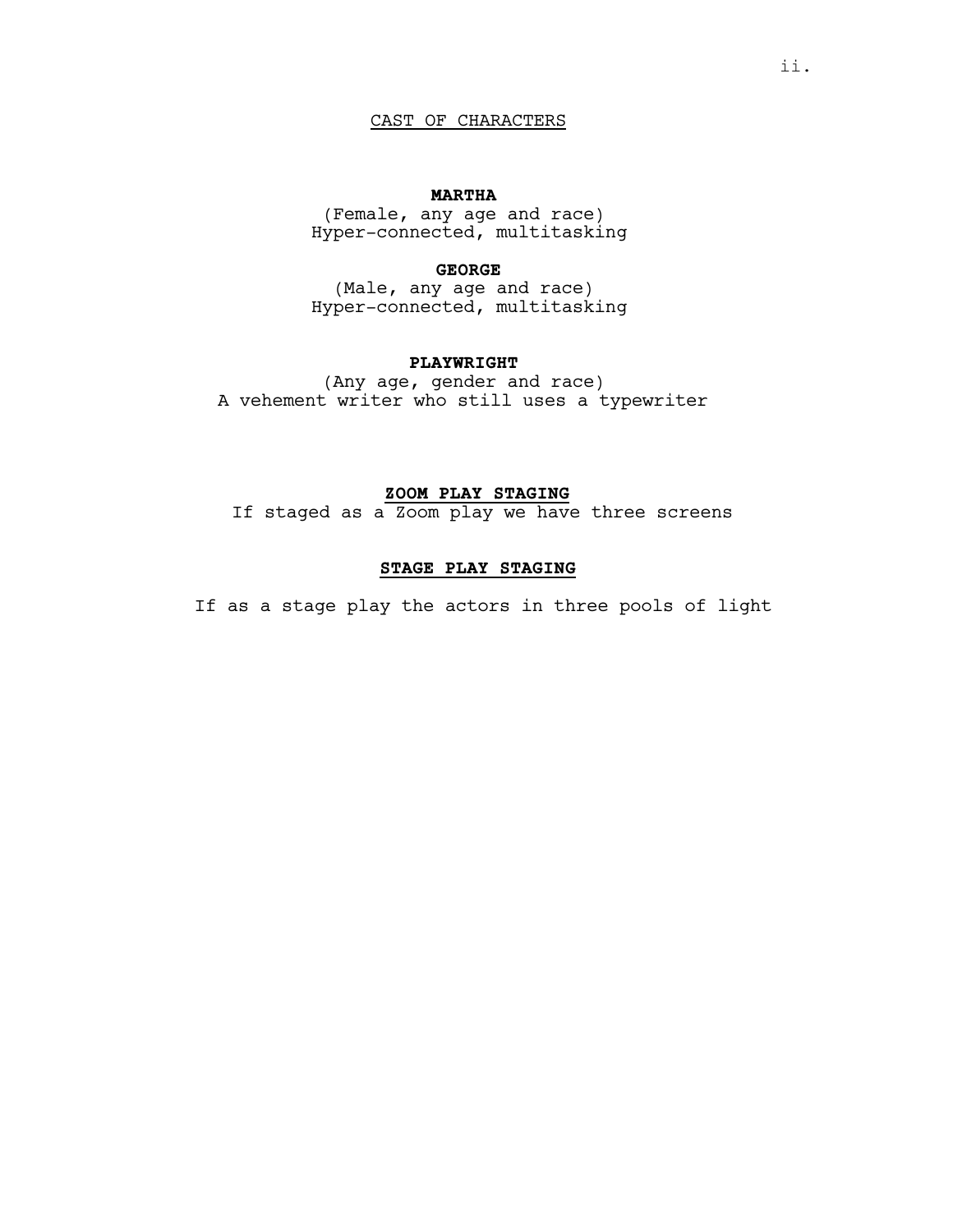THE NEW ABNORMAL

*(ZOOM: Three screens.)*

*(STAGE: Three pools of light.)*

GEORGE

Hello! Are you there?

PLAYWRIGHT I am, I think I got Zoom working.

MARTHA You look normal. Self-isolation agrees with you.

PLAYWRIGHT Well, being a writer I'm kinda used to isolation.

*(Fake laughs all around.)*

GEORGE

Important question.

PLAYWRIGHT

Sure.

GEORGE

Are you wearing pants?

PLAYWRIGHT

Yes, I'm actually wearing pants.

MARTHA

Me too.

Me too.

GEORGE

*(STAGE: Nervous laughs; they are not wearing pants.)*

*(ZOOM: Nervous laughs; they are not wearing pants.)*

MARTHA Are you ready to go into rehearsal?

PLAYWRIGHT Can't wait. As soon as this mess is over//

GEORGE

Wait. What do you mean 'over?'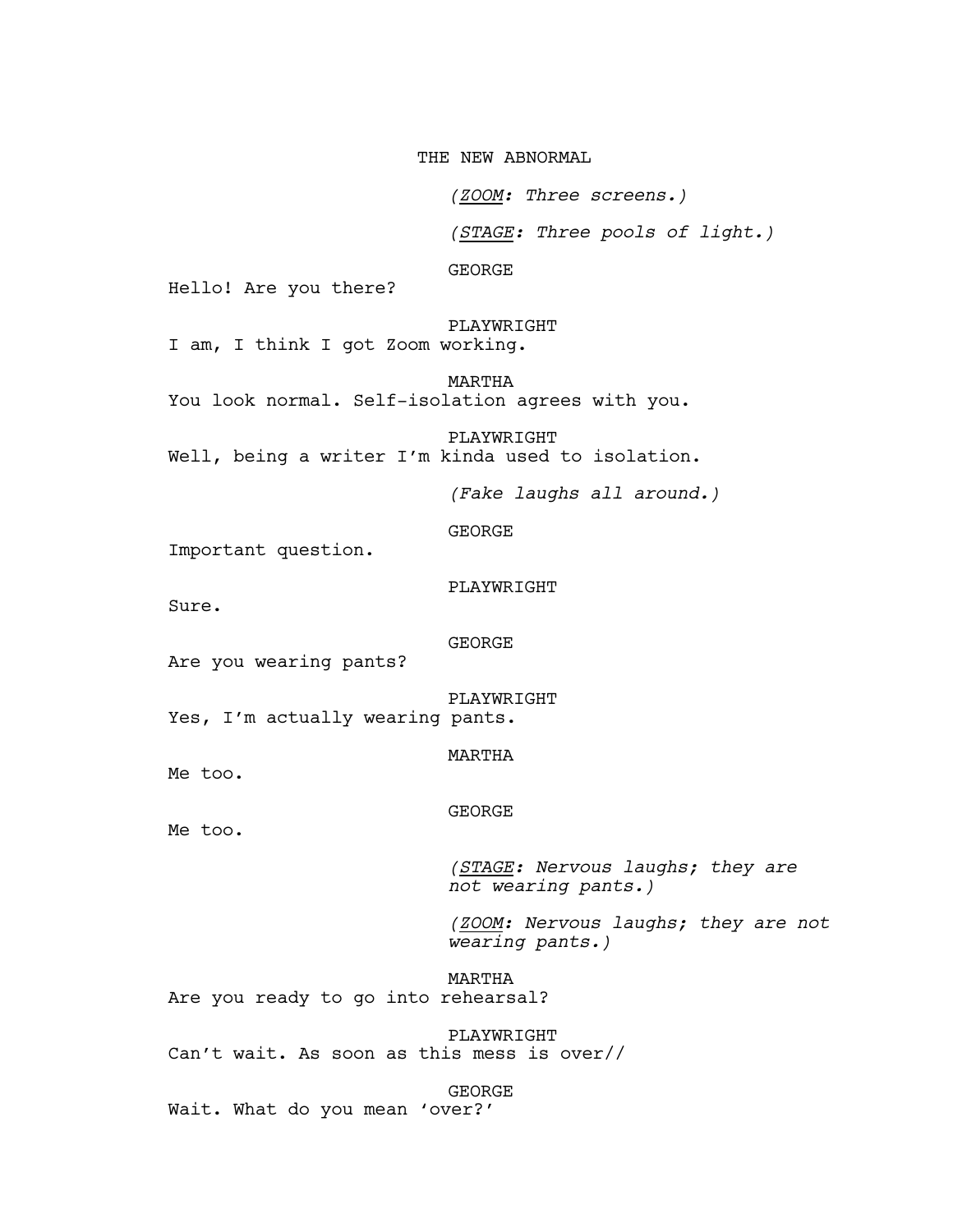MARTHA

You do know we're starting rehearsals for your play this week?

PLAYWRIGHT

But there's a pandemic.

MARTHA No. We're staging your play over Zoom.

PLAYWRIGHT

Wait what?

*(MARTHA's I-Phone bings.)*

GEORGE

Is that you or me?

MARTHA

Me.

*(They wait as MARTHA checks her Iphone and thumb types.)*

# PLAYWRIGHT

Ah. Have to be somewhere?

# MARTHA

*(Off phone, matter-of-factly)* No, my blackhead dissolving gel shipped. *(Without a beat)* So just sign the contract and we'll start rehearsals right away.

PLAYWRIGHT

But isn't theatre supposed to be live?

GEORGE

Not anymore.

## PLAYWRIGHT

But being live is what makes the theatre, the theatre. You know, the actors and audience in the same room. Breathing the same air.

## MARTHA

Breathing the same air?

GEORGE

You want to kill everyone?

PLAYWRIGHT

Well no. But I thought we could wait til after the pandemic.

GEORGE

Haven't you read the headlines? It'll never be over.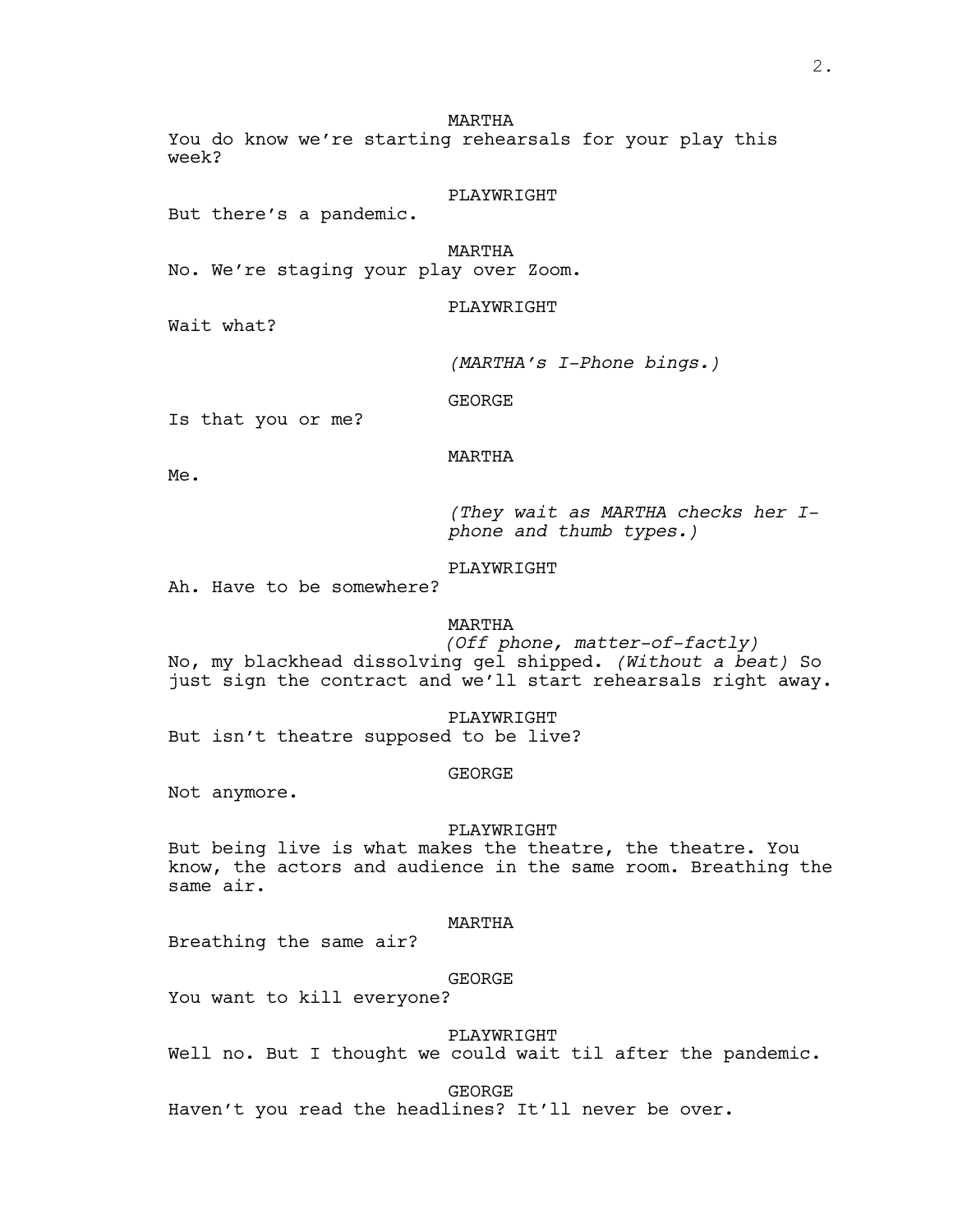MARTHA After Covid-19 there'll be Covid-20, and 21.

GEORGE Theatre, from now on, is going to be staged live//

# MARTHA

Over Zoom.

PLAYWRIGHT But is that really theatre? Doesn't that make theatre just like the movies?

# MARTHA

No, there *is* a difference.

## PLAYWRIGHT

How?

MARTHA Screenwriters get paid, playwrights don't.

*(GEORGE and MARTHA laugh.)*

*(GEORGE's I-phone bings.)*

MARTHA

Is that you or me?

GEORGE

Me.

*(They wait as GEORGE checks his Iphone and thumb types.)*

PLAYWRIGHT Really, if you have something to do.

# GEORGE

*(Off phone, matter-of-factly)* No, terrorist attack in Nepal, fifty-eight dead. *(Without a beat)* So, let's talk about the love scene.

MARTHA

Loved it!

#### GEORGE

Me to.

MARTHA So tender. So passionate. So intimate.

#### PLAYWRIGHT

Thank you.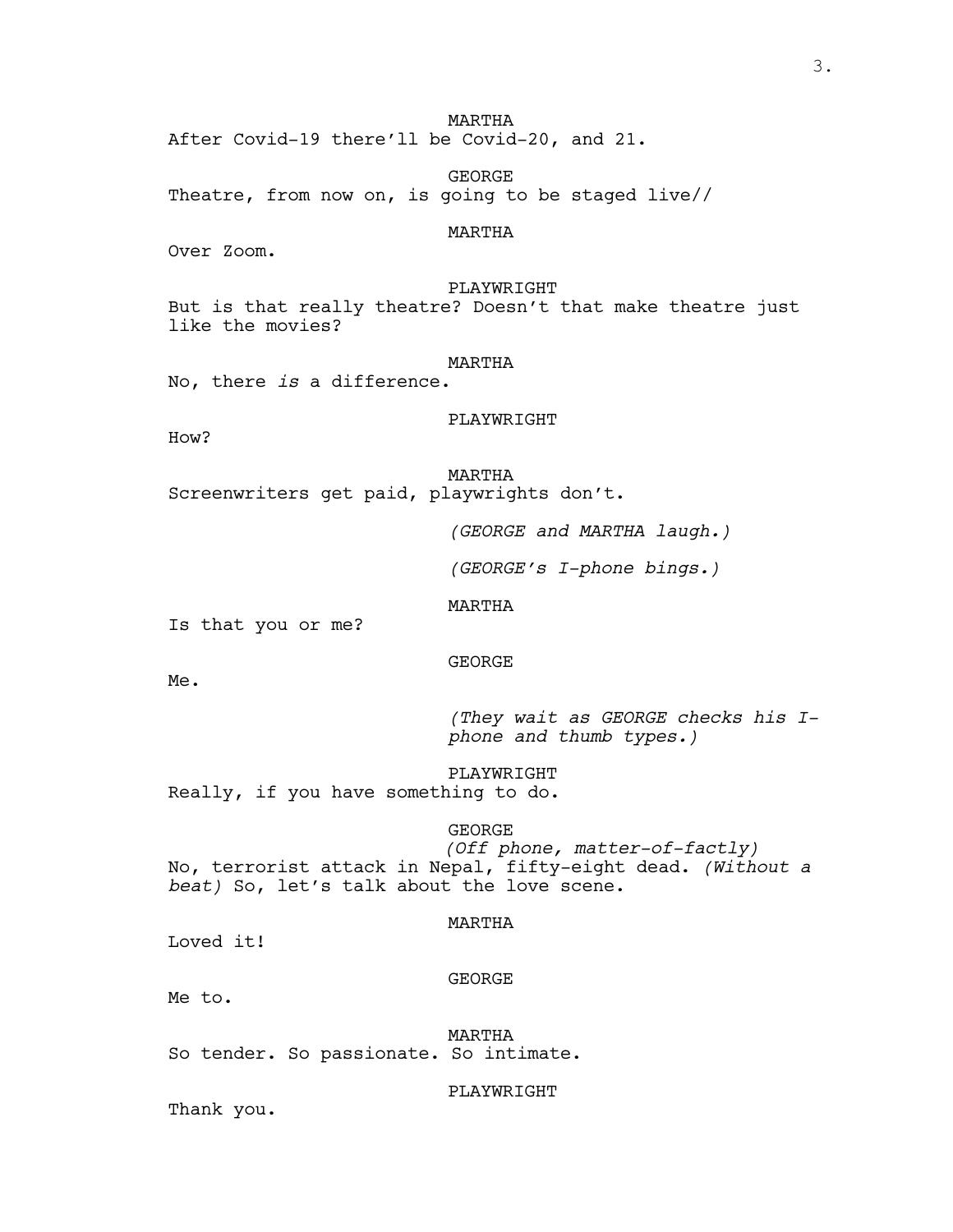## GEORGE

So we'll have to cut it.

PLAYWRIGHT

What?

MARTHA

How can you do intimacy over Zoom?

GEORGE

You can't.

PLAYWRIGHT But it's critical to the story.

GEORGE

Not according to Story-Thing.

#### PLAYWRIGHT

Story-Thing?

GEORGE You've heard of Final Draft and Plots Unlimited?

PLAYWRIGHT They're like story development software?

MARTHA

Story-Thing is even better. It cuts all sexist language, racespecific characters and adds trigger warnings.

GEORGE

I ran your script through Story-Thing; it flagged your scene between the mother and father.

# PLAYWRIGHT

What's wrong with it?

# GEORGE

It's over ten minutes long. I mean, two people doing *nothing* but talking for a whole ten minutes!

## MARTHA

Who does that anymore?

GEORGE

And there was that long monologue.

MARTHA

That's right, the monologue, at the end of the play.

GEORGE

It lasted for like, like, like... What?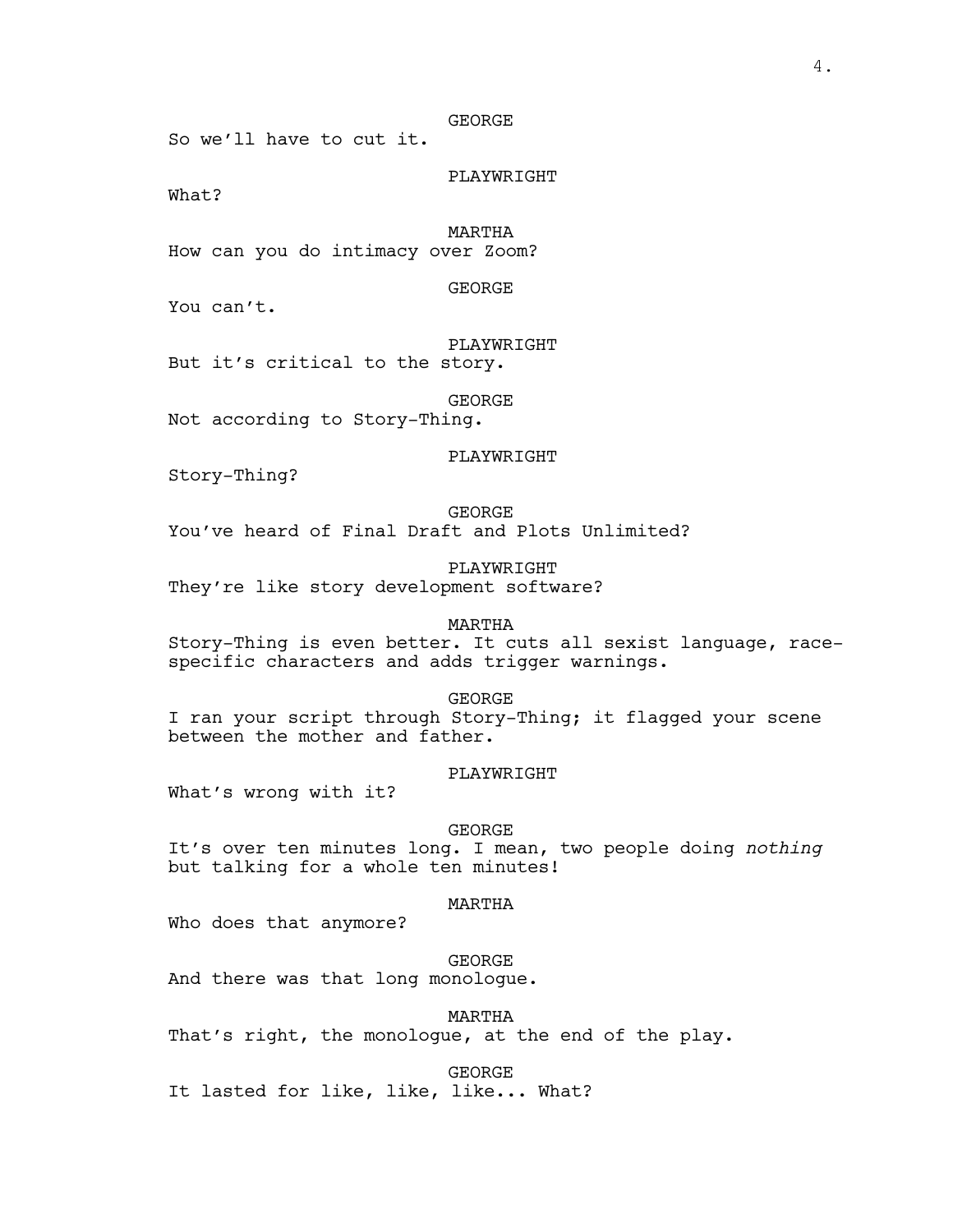## MARTHA

According to Story-Thing, five minutes!

GEORGE

Five continual minutes of someone just standing there talking! You do know the audience is busy.

MARTHA

And it flagged the fact that the play takes place at a dinner party. I mean who does dinner parties any more?

*(I-phone bings.)*

MARTHA

Is'at you or me?

*(MARTHA and GEORGE check their phones.)*

GEORGE

*(Off his phone)* Me. It's my mother. *(Squinting to read his phone)* "Dear George, just want to let you know, your Uncle dropped dead twenty minutes ago."

MARTHA

Wow, you should send flowers.

GEORGE

*(To his I-phone)* Siri, what type of flowers are appropriate for a funeral?

SIRI FROM PHONE

"Okay, here's what I found for what type of flooring is appropriate for Ferrets**."**

GEORGE

*(Talking to his I-phone)* No. What type of *flowers* are appropriate for a *funeral*?

SIRI FROM PHONE

"Okay, here's what I found for the hours of the baccalaureate tribunal."

> *(During the following GEORGE plays with his phone.)*

PLAYWRIGHT

I really don't want to do my play over Zoom. I want to hear the audience react. Want to hear them laugh and cry. I want their undivided attention.

MARTHA Undivided? Isn't that rather selfish on your part?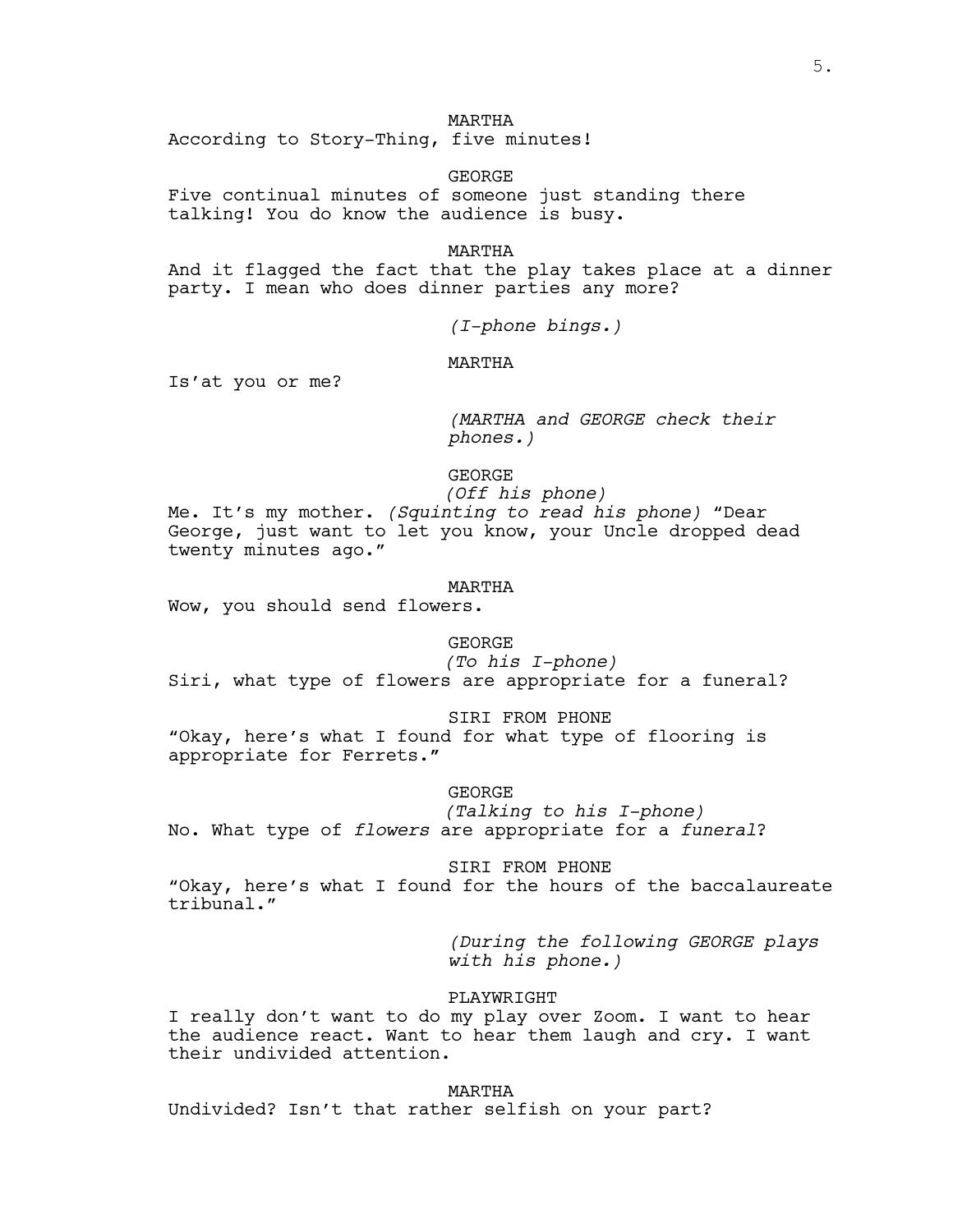# PLAYWRIGHT

Look, I experienced this before - The university I teach  $at$  //

## MARTHA

You're a professor?

# GEORGE

*(Not taking his eyes off phone)* Of course he's a professor, he's a playwright.

## PLAYWRIGHT

Even before the pandemic hit they were streaming their production over closed circuit TVs so the students didn't have to show up. They watched 'The Crucible' from their dorm rooms! John Proctor is wrestling with his very soul and the students are watching while gaming or texting or what? Taking a crap?

#### GEORGE

Got it. Flowers. What should the e-card say? I get three choices: *(Squinting to read)* "Our thoughts are with you." "Deepest sympathy." Or a third one that sounds like the first two.

# MARTHA

Just pick one.

*(He closes his eyes and picks one.)*

GEORGE

Emojification?

#### MARTHA

Sad face with tear.

GEORGE

*(Scrolling the emojis)* Sad face with tear. Sad face with tear.

#### PLAYWRIGHT

I was directing this production of 'Waiting For Godot'. Got into an argument with the sophomore playing Estragon who said that while he was 'waiting' wouldn't his character check his e-mails! Are you listening?

## GEORGE

*(Focusing on his phone)*

Scrolling, scrolling.

## MARTHA

You must admit that going to a physical theatre is a pain. Gotta get a babysitter, gotta fight traffic, put on pants. Plus it takes time. I saw your last play.

(MORE)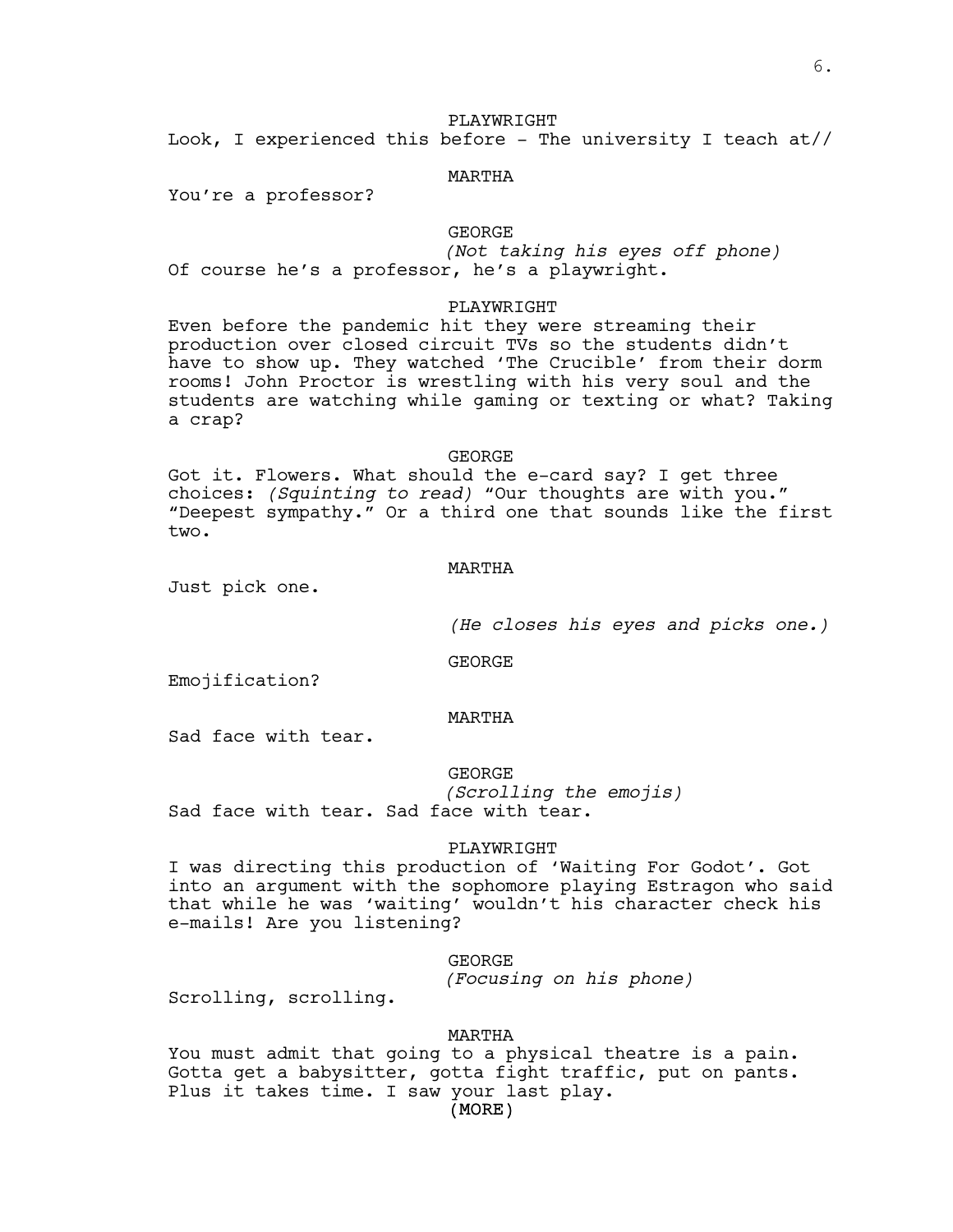In the program it clearly stated that the play was seventyfive minutes without intermission.

#### PLAYWRIGHT

So?

## MARTHA

In fact it was eighty-one minutes.

PLAYWRIGHT

So?

# MARTHA

*(Dismayed)*

That's like a whole hour and twenty-one minutes!

PLAYWRIGHT

But, plays used to last three, four hours and have five acts.

#### MARTHA

That's back when people didn't have a lot to do. Our generation's busy.

## GEORGE

*(Off his phone)*

Flower order confirmed.*(Without a beat)* Now we do want to add a few twitter breaks.

# PLAYWRIGHT

Twitter breaks?

GEORGE Yes, little mini-intermissions so that people can check their messages.

## MARTHA

Make a bathroom run!

## GEORGE

Call their therapist!

## MARTHA

Take their Zoloft.

*(MARTHA pops a pill.)*

GEORGE Oh! And we also have a new producer.

# PLAYWRIGHT

I thought you two were//

#### GEORGE

We've been bought out.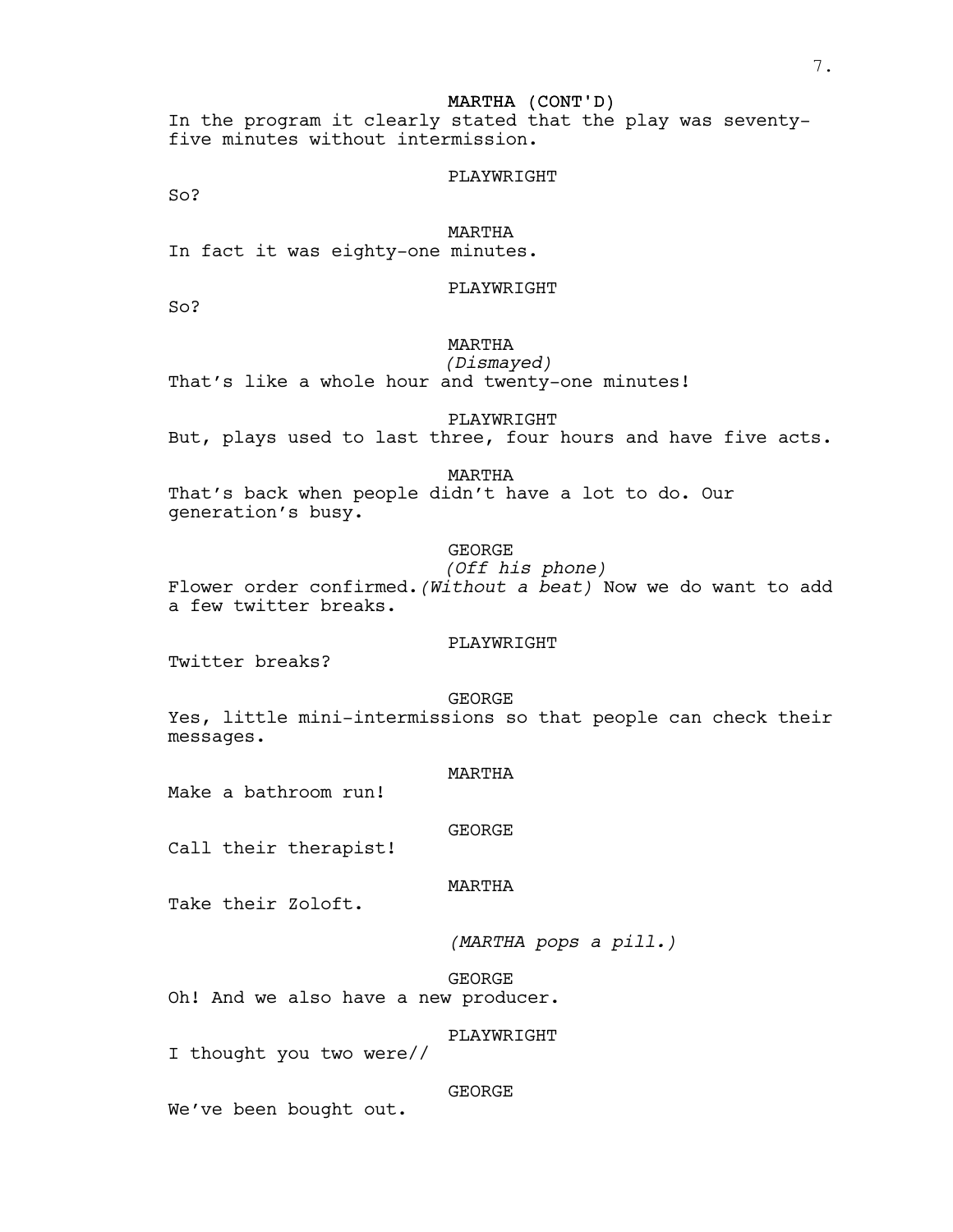# PLAYWRIGHT

GEORGE

Google. As you know Google has always been dedicated to progress, people and new play development.

## PLAYWRIGHT

No, I didn't know that.

GEORGE

Haven't you ever said to yourself we need a new theatre.

MARTHA

A theatre that appeals to anxiety filled, multitasking Instagram addicts who demand immediate gratification.

GEORGE

So we're introducing A.D.D. Theatre!

#### PLAYWRIGHT

A.D.D.?

# MARTHA

Attention Deficit Drama! Theatre that gives the audience *exactly* what they want, not a bunch of crap some alcoholic playwright labored for months to write in a Starbucks.

GEORGE

Nothing good has ever been written at a Starbucks.

## PLAYWRIGHT

But how does Google know *exactly* what a particular audience wants?

## MARTHA

When you log on to watch the Zoom play, Google scans your credit card, from that they get your credit rating, from that your phone number, from that a list of your friends, from that your politics and bingo. Next Google sends you, the playwright, a text message telling you exactly how to emergency rewrite the play so you give the audience what they want before the Zoom curtain goes up.

## PLAYWRIGHT

But is that theatre? I thought theatre was a place where we came to celebrate the unique voice of the playwright. Not a place to just reaffirm the audience's values.

*(Two I-phones bing.)*

# MARTHA

Is'at you or me?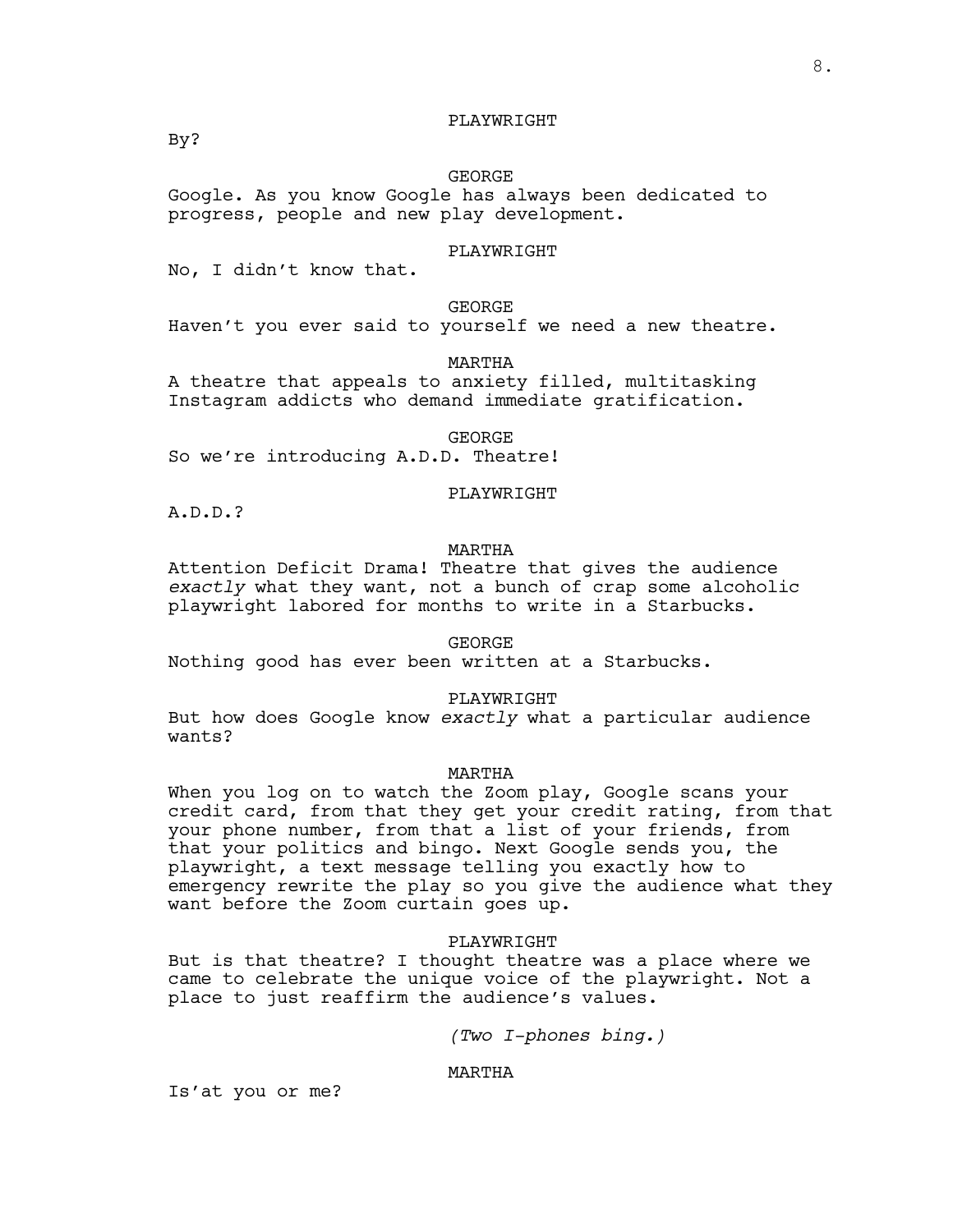9.

*(MARTHA and GEORGE check their phones.)*

GEORGE

Me.

## MARTHA

Ooo. Me too.

MARTHA *(Not looking up from phone)* You're fighting a losing battle!

GEORGE

*(Not looking up from phone)* Everyone knows all the good writers have gone into television.

MARTHA

*(Not looking up from phone)* Leaving a vast wasteland - What's this wasteland called?

GEORGE AND MARTHA

Theatre.

#### PLAYWRIGHT

Did you know that MRIs show that subjects who multi-task have lower brain density in the anterior cingulate cortex. The anterior cingulate is responsible for empathy. If you lack empathy you can't mono-task and a whole bunch of things start dying, like love, and making love, and listening to your children.

*(ZOOM: GEORGE leaves the meeting.)*

*(STAGE: GEORGE's light goes out.)*

PLAYWRIGHT

It also means the end of the theatre, because, just as with this play, the fractured events that make up our lives multiply without adding up to a plot.

*(ZOOM: MARTHA leaves the meeting.)*

*(STAGE: MARTHA's light goes out.)*

#### PLAYWRIGHT

Hello? Anyone there? George? Martha? Anyone? Okay. Well, at least you're still here. Yes, you, the audience. You know what I'm going to do? I'm going to perform the five minute monologue at the end of my play. And you'll see that its really a brilliant monologue. Here goes...